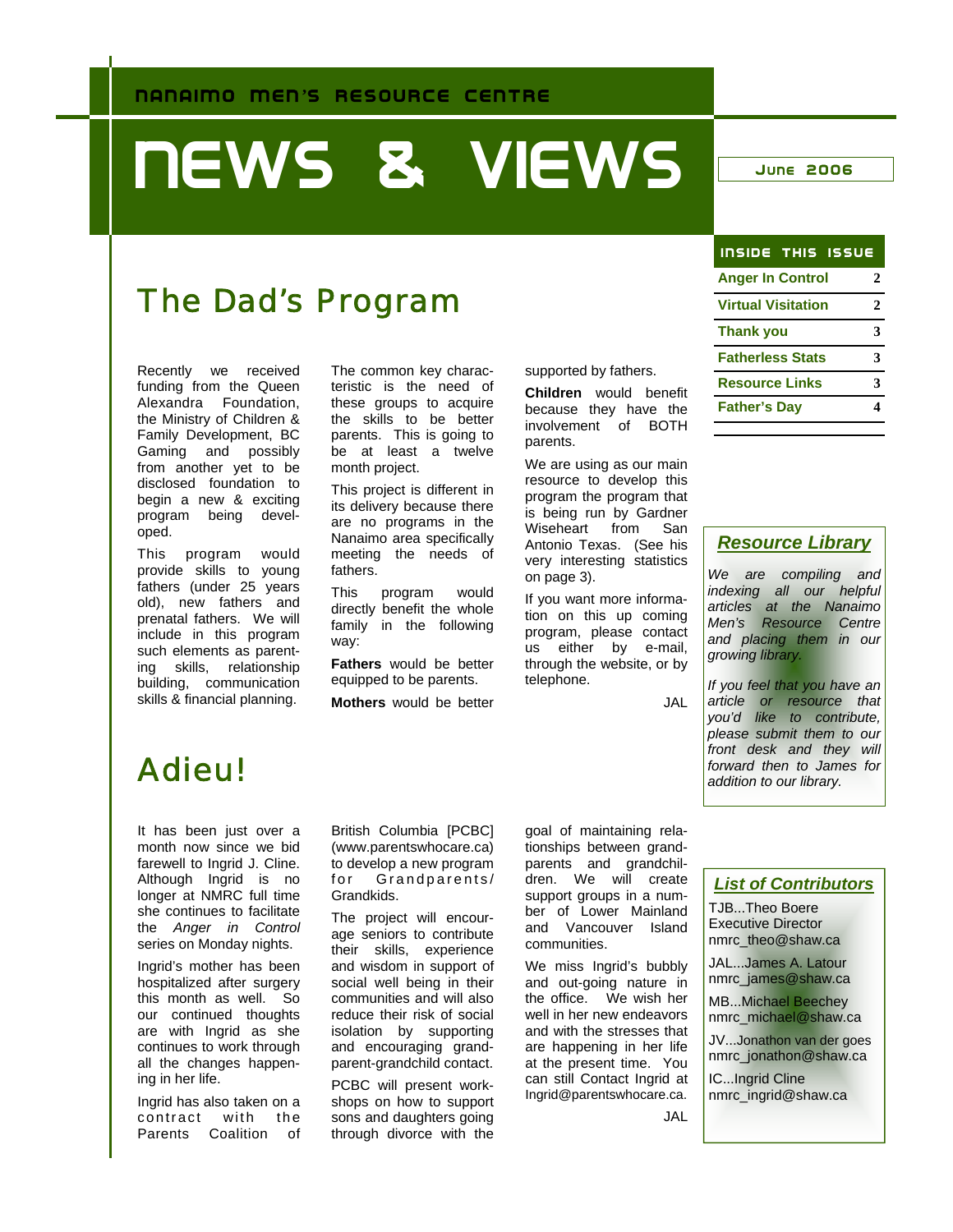#### N EWS & V IEWS **P AGE 2**

#### What's Happening with Anger?

This was another very successful workshop. We had a fantastic turn out with 15 participants; 13 were there for all 6 weeks.

What a dedicated hard working group! I have never seen a group open up so quickly. There was great work was done by all who attended. A level of trust was quickly established with each other and quickly developed into a committed synergy of learning and sharing.

Everyone was sad it was ending:

Here are some of the closing comments at the end of the program:

"This was a first for me…this has

enlightened me… I gained the personal willingness to be who I need to be"

"The mixed workshop is the only way to go…I finally understand how I use control"



"Six weeks went by too quickly… thankful that a safe, secure environment was created so that a deep level of sharing was possible".

"Grateful for a balance male/female facilitators and male/female group members."

"Facilitators Ingrid and Alan both are great instructors, you're fun and that make learning much more exciting…"

"Expert & humble presenters...real life examples very helpful… Should have been longer."

"First time that I've taken such a class…It's a lot more effective for me than one on one counseling."

"I hope to put the tools to good use"

IC

### Virtual Visitation...What a Great Idea!

Recently I read an excellent article about virtual visitation for children of divorce. It's an interesting concept. The article spoke of a father who had "virtual visitation" rights placed in his divorce agreement. He was moving overseas and was concerned that his daughter would not get to know him and would eventually forget him altogether.

So what is virtual visitation? Since I am a person of the technology age, I realized that I already use it. I recently bought a new cell phone for my soon to be 18 year old daughter. Firstly I was concerned that there would be times as with most teens, that she would be in situations where she wouldn't be able to safely get home when out with friends etc… Secondly, I wanted to start establishing a more personal line of communication with her before she left home. And thirdly, I was looking for an MP3 player for her for Christmas anyhow. So it was a combination of a few things.

So now we talk quite a lot on MSN Messenger, e-mail, the cell phone, text messaging, the land phone, as well as our regular weekly visitation on weekends.

Since I don't live in the house with my kids anymore, and she is more responsible than the younger ones still, it has worked well. I know that they want the same privilege but the deal we have is that I supplied the phone and added her to a family plan, but she has to maintain the cost of her part. I also wisely blocked any extras like web access and long distance, except to my cell phone (which is free anyhow).

As for my other two kids, we use the land phone and sometimes they talk to me via their mother's cell phone or their older sister's phone, as well as MSN Messenger, e-mail and regular weekly visitation.

The article I read raised a very interesting question: Should virtual visitation be written into divorce orders, especially when the relationship between the

parents is strained? This way the non-custodial parent and the child have access set up and maintained by them without the stress of meeting or dealing with the ex-partner. The downside of this could be that "virtual" replaces "real" visitation. We need to be ever vigilant that we are not replacing personal contact with out kids and parent/ grandparents.

When most homes now have multiple computers armed with gadgets like webcams, mics and speakers; most people carry cell phones, PDA's and other messaging devices; is it not just a given that we can communicate with our children this way anyway? I say yes and no. It greatly depends on the relationship strain between the parents, too. If there is any degree of alienation happening between the parents, any type of contact becomes difficult, even virtual contact. So perhaps this situation deems the necessity for the order to contain virtual

*(Continued on page 4)*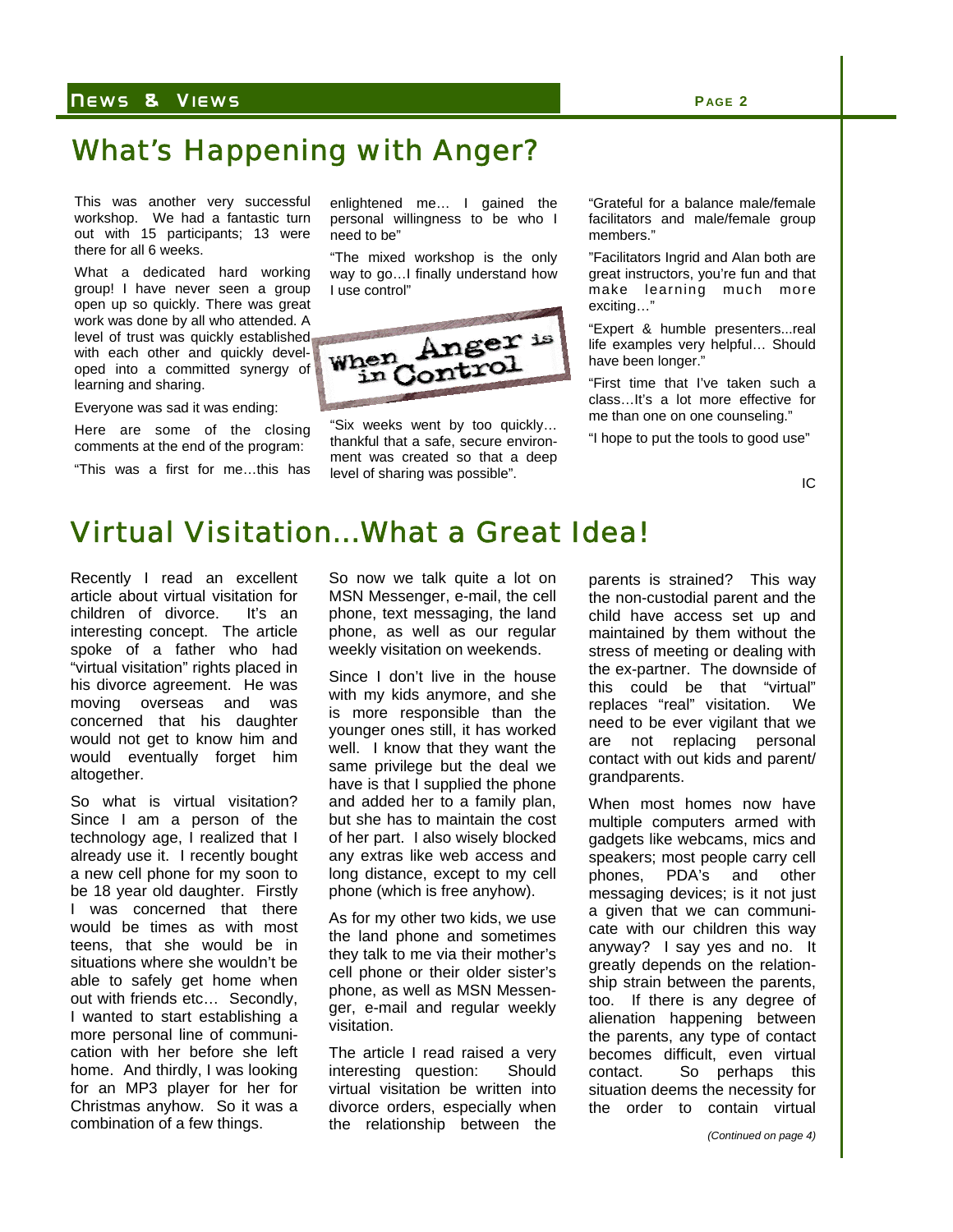#### Thank You to our Supporters (January-March 2006)

We want to take a moment and say *thank you* to some of our donors and supporters in 2006:

- Services Canada
- United Way—Nanaimo
- Ministry of Children & Family Development
- The Queen Alexandra Foundation
- **FK Morrow Foundation**
- All our volunteers who gave generously of their time and talents
- Also, many anonymous donors who gave financially, gifts, and of their time.

### Potential Consequences of Absent or Uninvolved Fathers

- Fatherless daughters are 111% more likely to have children as teenagers.
- Fatherless daughters are 164% more likely to give birth to an illegitimate child.
- Fatherless daughters are 92% more likely to fail in their own marriages.
- Fatherless men are 35% more likely to experience marital failure.
- Fatherless children are twice as likely to drop out of high school.
- Fatherless children are failing school not because they are intellectually or physically impaired, but because they are emotionally incapacitated.
- In schools across the nation, principals are reporting a dramatic rise in aggressive, acting-out behavior, especially among boys who live in single parent homes.

• Fatherless children are from 100 to 200% more likely to have emotional and behavioral problems according to the National Center on Health Statistics.



• Fatherless young adults are twice as likely to need psychological help.

- Fatherless sons are 300% more likely to be incarcerated in state juvenile institutions.
- Fatherless daughters are 53% more likely to get married in their teenage years.
- The most reliable predictor of crime is neither poverty nor race, but growing up fatherless.
- More than 70% of all juveniles in state reform institutions come from fatherless homes.
- Children from father absent homes make up 63% of youth suicides.

For more information on Healthy **Families** 



San Angelo, please visit their website at http://www.hfsatx.com/

#### Call for Resource Links

Jonathon van der Goes, *Director of Client Services* for NMRC, has posted a Canadian map in our meeting room. He is looking for resources for men in Canada. If you know of any resources, please contact him at nmrc\_jonathon@shaw.ca and tell him about the resource. Or, you can put the details (including name, contact info, website, email addresses and phone and fax numbers) on a business card size piece of paper and post it next to the map and take a corresponding thumb tack with a

number and place it on the map.

Jonathon says, "I've heard for quite some time that there are three Men's Resource Centres in Canada, and I only know of the Windsor Family Forum and



ourselves. I've also had contact with a gent in Prince Rupert, and I have a card for a gent in Abbotsford. I've heard of a possible Centre in Edmonton, and in Winnipeg, but I have no specific information at this point. I've had some contact with someone in Ottawa, and I hear of something in Toronto, and of course we have contacts in Duncan, Courtenay, and Victoria.